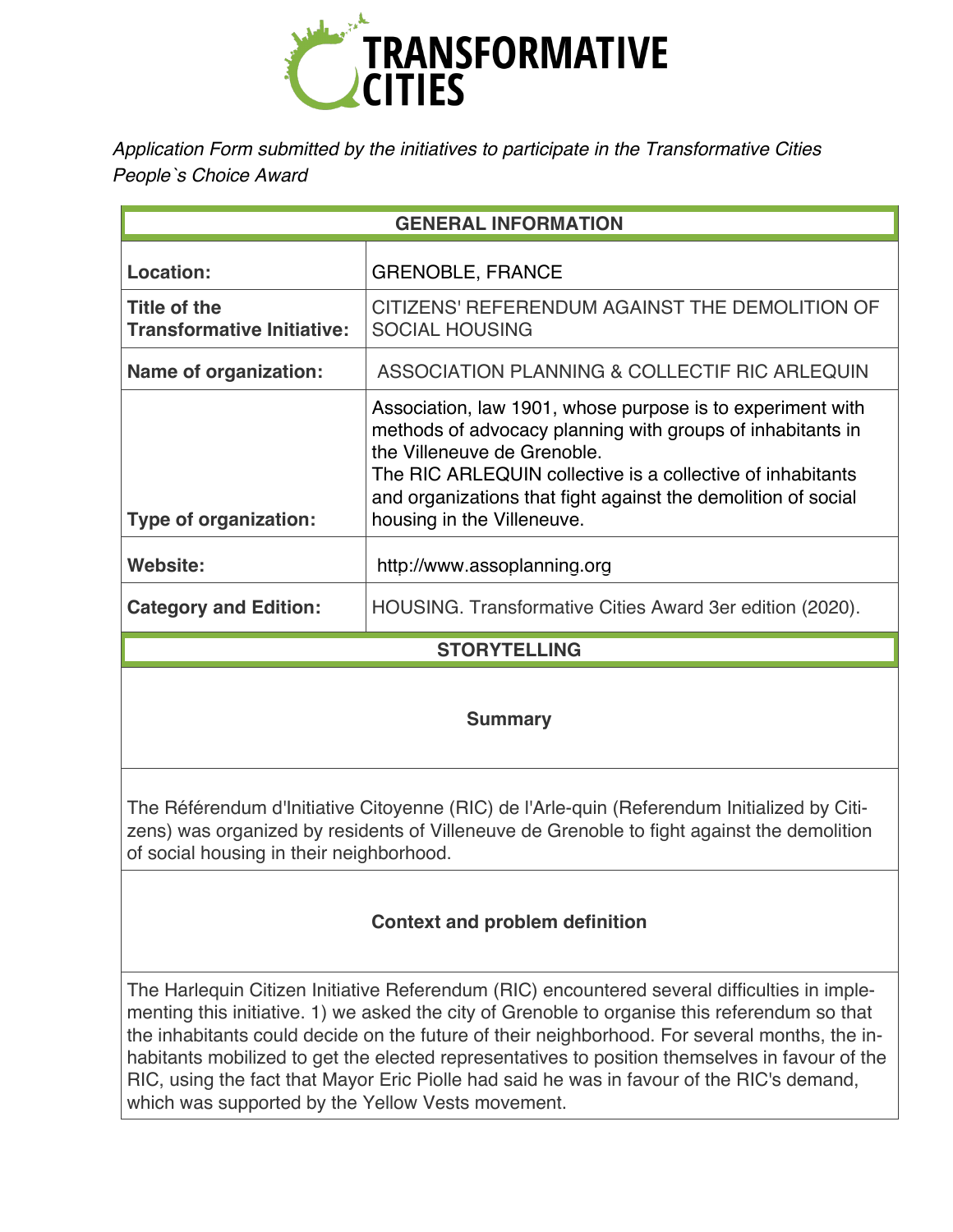

### **Design and Implementation**

After a few months, the inhabitants realized that they had to rely on their own resources and the support of partner organizations. However, the main difficulty was the lack of legitimacy that could be argued against the referendum's implementation. This is why the inhabitants decided to apply for a co-construction body, the neighbourhood table, which was set up through the Lamy law as part of the reform of urban policy.

Since the purpose of this neighbourhood table is to support citizens' initiatives, it was entirely legitimate for this body to be able to hold a citizens' initiative referendum. Because some actors did not want the RIC to be put in place, it was necessary to create a commission within this neighbourhood table, which set up a campaign that took place over a month, implementing multiple actions, debates, door-to-door campaigning… Then the vote took place for a week at the basements of the social housing buildings.

### **Results achieved and Evaluation**

526 inhabitants of the Harlequin district voted in the Citizens' Initiative Referendum and more than 50 people contributed to the implementation of this initiative. To date, the results of the Citizens' Initiative Referendum have not been accepted by Mayor Eric Piolle. However, this campaign has had a significant media impact on the issue of social housing demolitions and the lack of democracy in the implementation of urban projects. While the results are relatively disappointing in the short term, it is likely that this initiative will lead to significant advances for direct democracy.

### **Political Strategies**

The Citizen Initiative Referendum (RIC Arlequin) has been set up with a triple strategy:

1) a strategy to mobilize the inhabitants through a door-to-door campaign throughout the entire Citizen Initiative Referendum (RIC) campaign. The first door-to-door campaign was dedicated to informing people about the referendum and the conditions under which it would take place in a neutral manner. The second door-to-door campaign was carried out by activists who campaigned against the demolition of social housing.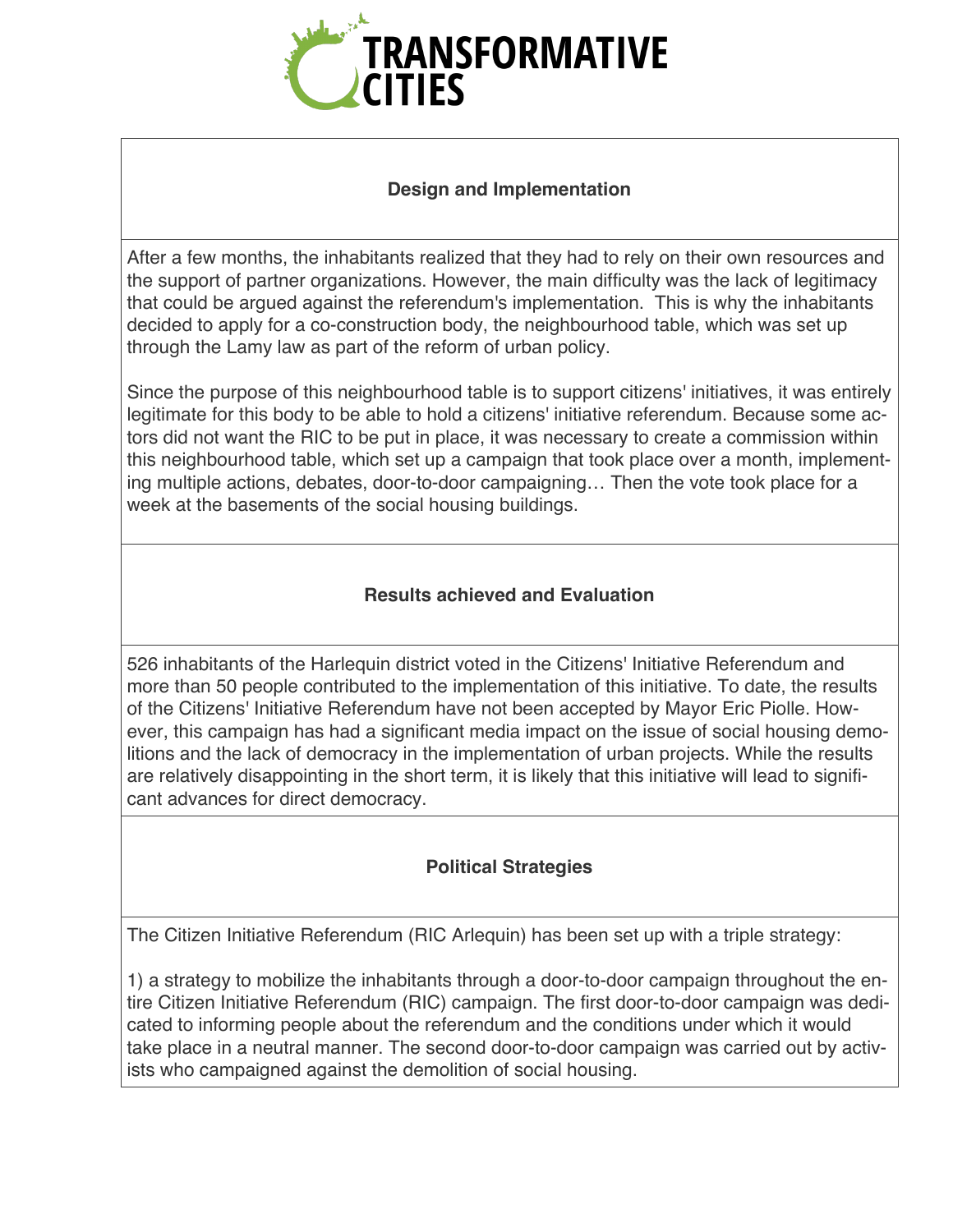

2) Communication strategy: as soon as the initiative was launched in January 2019, the residents' collective addressed the press to cover the event through press conferences and invitations to participate in the event. We also asked the press to come and observe the voting process to ensure that it was properly conducted. This strategy was particularly effective because journalists covered the initiative through numerous articles in the local and national press.

3) a strategy of expertise: to organise the Harlequin RIC, the inhabitants called on experts and academics who are specialised in local democracy issues. This support by experts helped to reinforce the impact of the initiatives with the public authorities.

# **Communication and Cultural Strategies**

The communication strategy was an intense poster campaign in the neighbourhood, using the colour yellow as a symbol of the movement of the yellow vests. In the months leading up to the campaign, we had been encouraging residents to put a piece of yellow cloth in their windows. We also used social networks and relied on the local media that had been created during previous struggles to document the campaign.

See: https://www.lecrieur.net/referendum-arlequin-large-victoire-du-non-aux-demolitions/

# **Resources, Financing and Transformative Economy**

This initiative benefited from structural support to the planning association by the Fondation pour le Progrès de l'Homme.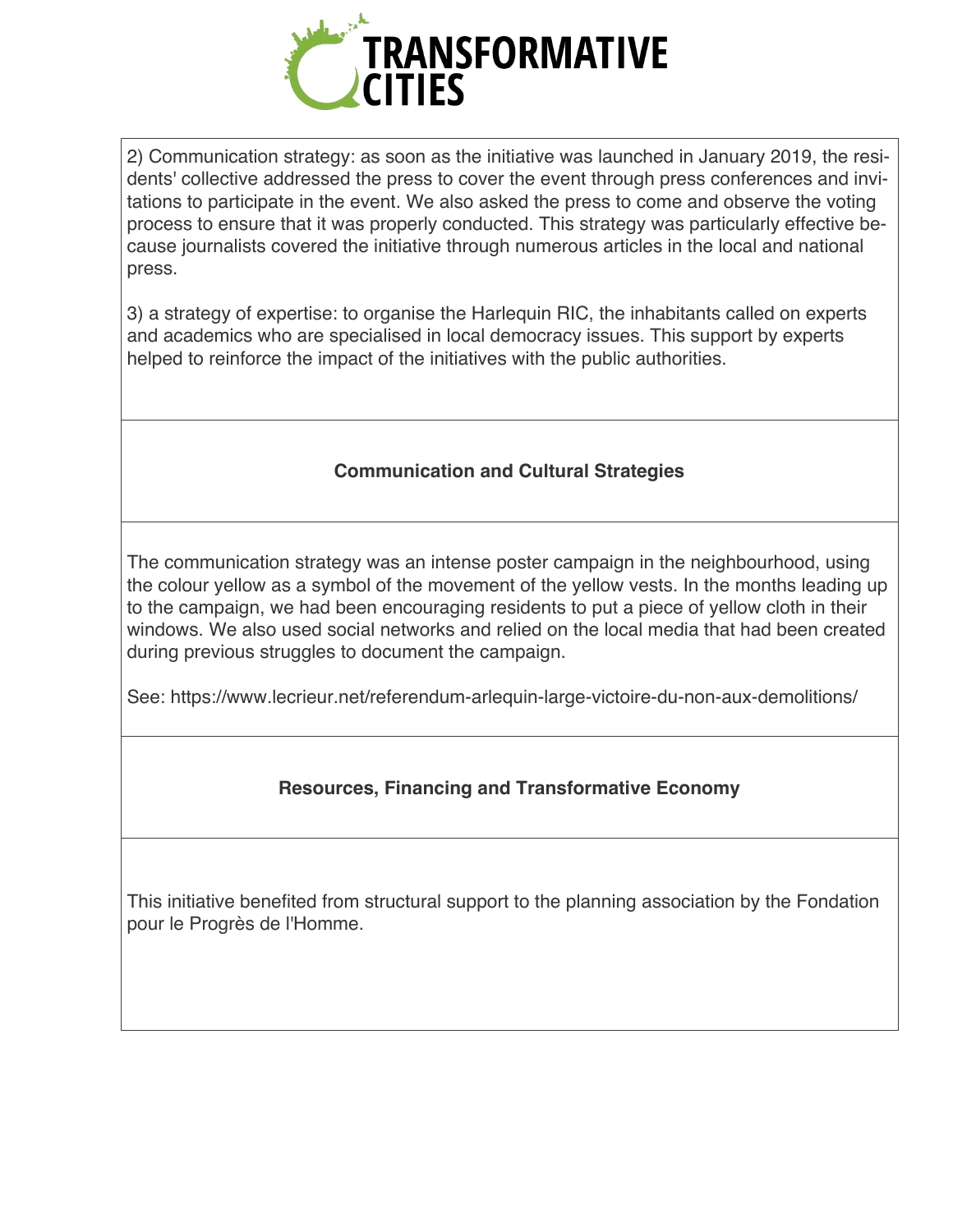

#### **Related legislations**

There is a local referendum procedure which allows voters in a local authority, under certain conditions, to decide through their vote whether or not to implement a project concerning a local matter (Articles LO1112-1 et seq. of the General Code of Local Authorities (CGCT) provide a framework for local referendums). However, citizens consider this procedure to be too restrictive and demand direct democracy procedures.

After the election of Eric Piolle as mayor of Grenoble in 2014, the municipality attempted to improve referendum procedures through a citizens' initiative scheme which required 2,000 signatures from Grenoble citizens to put an issue on the municipal council's agenda and which could lead to a local referendum. While the inhabitants of Villeneuve had gathered the 2000 signatures, this procedure was challenged by the administrative court, which invalidated the new municipal law.

Moreover, the inhabitants relied on the radical reform of the city's policy implemented in February 2014, in particular on the principle of co-construction and the setting up of a neighborhood table.

# **Ecological Transitions**

The fight against social demolitions is part of environmental struggles and the need to renew the field of urban planning in order to build cities that articulate ecology and the right to the city. Indeed, it is an aberration to destroy good quality housing that will have to be rebuilt in other parts of the city. It is necessary to have an approach that takes care of the existing housing to rehabilitate social housing rather than destroy it. Of course, this initiative has put more emphasis on democracy and housing issues, but we believe that citizens' initiative referendums should be used to collectively challenge all projects that do not respect the environment.